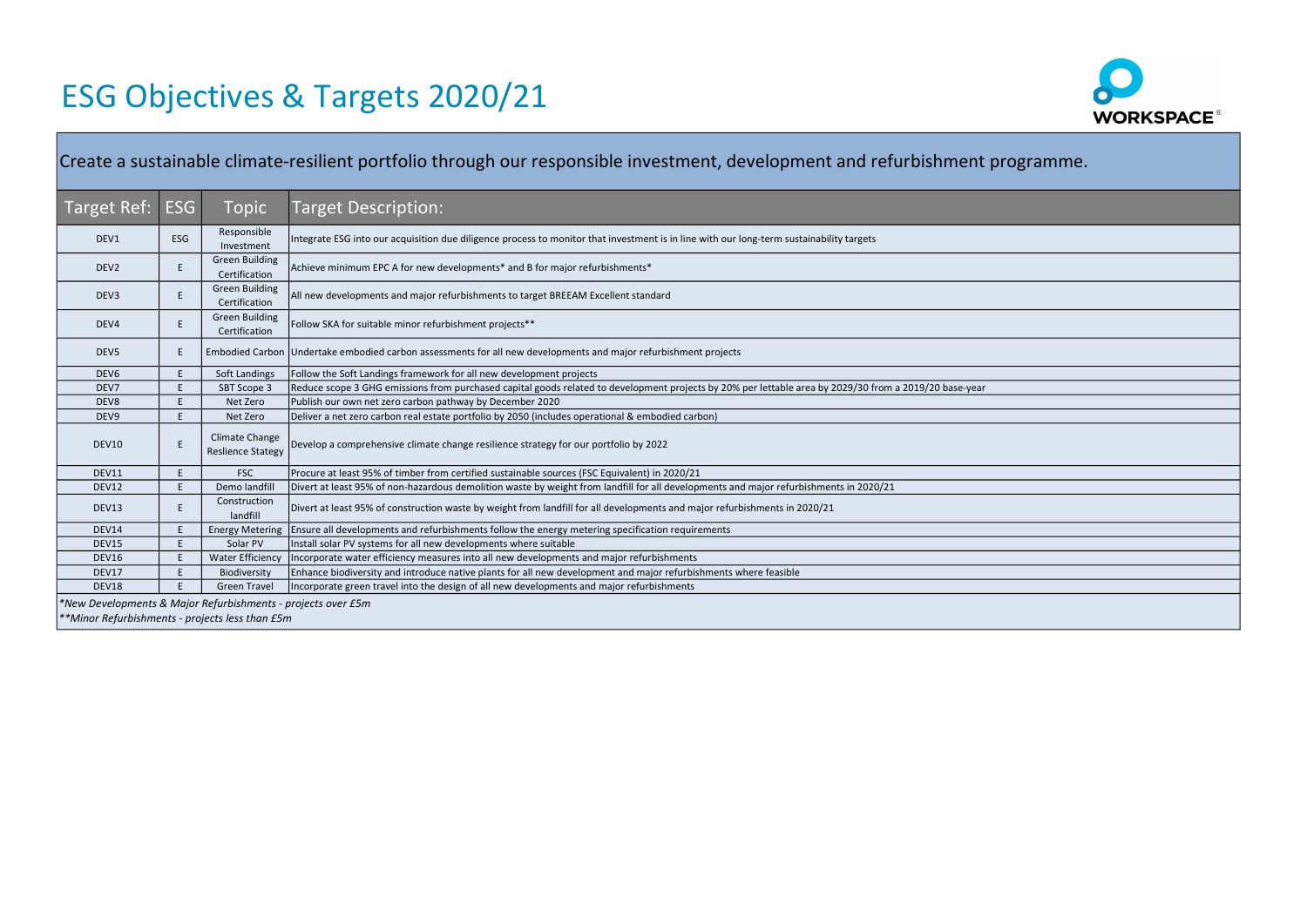## ESG Objectives & Targets 2020/21

| Target Ref:       | <b>ESG</b> | <b>TOPIC</b>                                      | <b>Target Description:</b>                                                                                                                                                                                          |
|-------------------|------------|---------------------------------------------------|---------------------------------------------------------------------------------------------------------------------------------------------------------------------------------------------------------------------|
| OPP1              | E.         | SBT Scope 1                                       | Reduce absolute scope 1 GHG emissions by 42% by 2029/30 from a 2019/20 base year                                                                                                                                    |
| OPP <sub>2</sub>  |            | <b>SBT Scope 2</b>                                | Procure 100% green electricity                                                                                                                                                                                      |
| OPP3              |            | <b>Energy Intensity</b>                           | Set operational energy intensity targets for landlord areas (2021/22) and whole buildings (2025)                                                                                                                    |
| OPP4              |            | AMR                                               | Continue to install Automatic Meter Reads (AMR) for all landlord energy meters across the portfolio to improve data accuracy and availability                                                                       |
| OPP <sub>5</sub>  |            | Optergy                                           | Continue to roll out our Optergy energy platform allowing customers to monitor and manage their energy performance                                                                                                  |
| OPP <sub>6</sub>  |            | Solar PV                                          | Carry out feasibility studies for solar PV installations at existing sites                                                                                                                                          |
| OPP7              |            | <b>ESOS</b>                                       | Review and implement recommendations from our phase 2 Energy Savings Opportunity Scheme (ESOS) audits                                                                                                               |
| OPP8              |            | <b>Training</b>                                   | Ongoing support for Facilities Managers to improve the energy performance of assets through training and access to the energy portal                                                                                |
| OPP <sub>9</sub>  |            | <b>Recycling Rate</b>                             | Increase the average recycling rate across all buildings to 76% where Workspace are responsible for waste management by 31 March 2021, whilst maintaining 100% diversion from landfill                              |
| OPP10             |            | <b>Waste Audits</b>                               | Carry out monthly waste audits at targeted sites to improve waste management and performance                                                                                                                        |
| OPP11             |            | <b>Water Intensity</b>                            | Reduce portfolio water intensity to 0.045m3 by 2025                                                                                                                                                                 |
| OPP12             |            | Water AMR                                         | Install Automatic Meter Reads (AMR) water meters at targeted sites to improve water management and efficiency                                                                                                       |
| OPP13             |            | <b>Electric Vehicle</b><br><b>Charging Points</b> | Trial electric vehicle charging points and review feasibility to roll out across suitable sites                                                                                                                     |
| OPP14             |            | <b>Air Quality</b>                                | Encourage our customers to switch to zero-emission delivery services such as pushbikes, cargo bikes, electric and hydrogen vans.                                                                                    |
| OPP15             |            | Customer<br>Environmental<br>Data                 | Collect environmental data from customers where Workspace are not directly responsible for energy procurement and waste management (2025)                                                                           |
| OPP16             |            | Customer<br>Engagement                            | Engage with our customers on sustainability-related topics through events, workshops, newsletters, posters and social media platforms                                                                               |
| OPP17             |            | Customer<br>Engagement                            | Create opportunities for knowledge sharing and engaging with our customers by rolling out customer-led Environmental Groups                                                                                         |
| OPP18             | <b>ESG</b> | <b>Supply Chain</b>                               | Map and assess the significant risk areas within our supply chain and engage directly with key suppliers and contractors to ensure mitigation measures are being implemented                                        |
| OPP19             | <b>ESG</b> | <b>Supply Chain</b>                               | Screen all approved suppliers and contractors for their environmental credentials (e.g. Environmental Policy & EMS) and social credentials (e.g. employment and labour practices) which relate to our supply chains |
| OPP <sub>20</sub> |            | Cafes                                             | Engage with our cafés on sustainability matters including single-use plastic, recycling, and local procurement                                                                                                      |
| OPP21             | <b>ESG</b> | <b>UN SDGs</b>                                    | Complete review and mapping exercise of the UN Sustainable Development Goals against our ESG strategy                                                                                                               |



| al carbon emissions whilst                             |
|--------------------------------------------------------|
|                                                        |
|                                                        |
|                                                        |
|                                                        |
|                                                        |
|                                                        |
|                                                        |
|                                                        |
| 100% diversion from landfill                           |
|                                                        |
|                                                        |
|                                                        |
|                                                        |
|                                                        |
|                                                        |
|                                                        |
|                                                        |
| ng implemented                                         |
| nd labour practices) which relate to our supply chains |
|                                                        |

Actively manage our buildings in an efficient way and work with our customers and suppliers to reduce our operation providing a healthy productive environment for our customers.